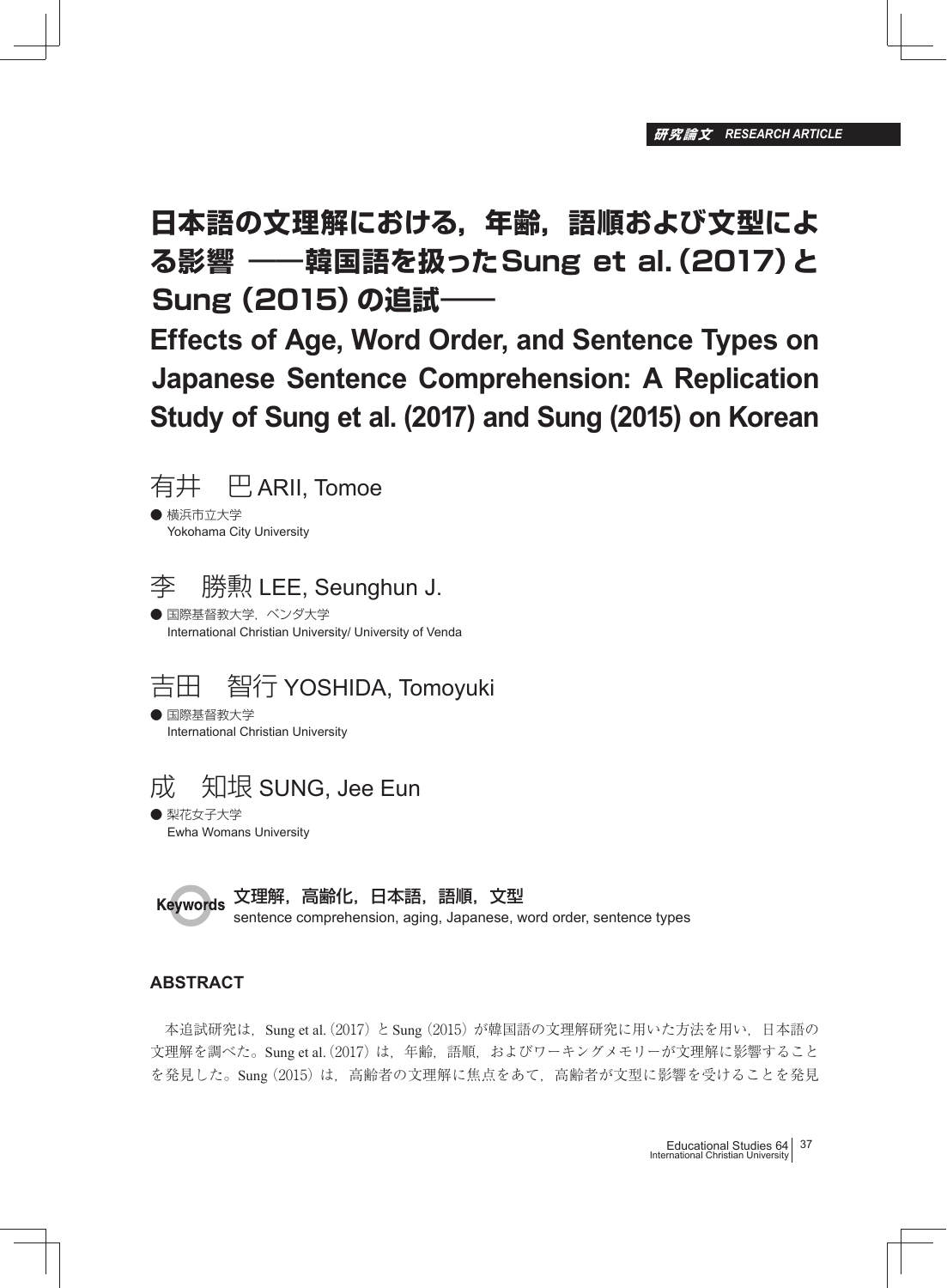した。本研究は日本語を母語とする若者と高齢者を対象とし,年齢,語順,および文型が文理解に与え る影響を調べた。文理解タスクには,次の三種の基本語順文と非基本語順文を用いた:(a)二項動詞を 含む能動文,(b)三項動詞を含む能動文,(c)受身文。これより,韓国語と同様,日本語の文理解にも 年齢と語順が有意に影響することが分かった。また,年齢と語順に交互作用が見られた。これは,高齢 者が若者より非基本語順の理解で苦労することを意味する。本研究は先行研究と異なり,日本語の文理 解に態は影響しないことを発見をした。このように,本研究は追試研究に止まらず,年齢が日本語の文 理解能力にもたらす変化についての新たな知見をもたらした。

 This replication study examines the comprehension of Japanese sentence types using methods developed for investigating Korean sentence comprehension in Sung et al. (2017) and Sung (2015). Sung et al. (2017) found the effects of age, word order, and working memory when participants perform a sentencecomprehension task. Sung (2015) focused on the sentence comprehension of elderly adults, and found that elderly adults performed differently depending on sentence types. In our study, young and elderly adults of Japanese were recruited to examine the effects of age, word order, and sentence types on sentence comprehension. Our sentence comprehension task presented canonical and non-canonical sentences of the following three types: (a) active sentences with a two-place verb, (b) active sentences with a three-place verb, and (c) passive sentences. The Japanese participants displayed significant effects of age and word order as the Korean participants did. We also found a significant interaction between age and word order. Our results have shown that elderly adults have more difficulties with non-canonical sentences than young adults. Some results in our study deviate from the original studies: unlike the Korean studies, the voice of sentences did not show difference between active and passive voice. In sum, our study not only replicated parts of earlier studies but also contributed to better understanding the nature of the age-related changes in sentence-comprehension abilities in Japanese.

# **1. Introduction**

 Aging has been attested to relate to the decline in sentence-comprehension abilities in many previous studies (Caplan et al., 2011; DeDe et al., 2004; Kemper & Kemtes, 1999; Zurif et al., 1995). In sentence processing, working memory (WM) plays an important role by maintaining information and computing syntactic structures to interpret the correct meaning of a sentence (Just & Carpenter, 1992). Individual differences in WM have been reported to relate to sentence-comprehension abilities (e.g., Waters & Caplan, 2003). WM capacity is also well known to decline as people get older (Carpenter et al., 1995; Morris et al., 1988; G. Waters & Caplan, 2001, 2005). Waters & Caplan (2001, 2005) demonstrated that elderly adults performed significantly worse on various WM tasks than young adults. The decline of WM capacity with age is thus likely to relate to decreased sentencecomprehension abilities.

 These findings came mainly from experimental studies on English participants, and replicated studies in other languages were required to better understand the general nature of the age-related changes in sentence-comprehension abilities. Sung et al. (2017) investigated Korean participants' sentence comprehension, and reported that age and WM affected sentence-comprehension abilities in this language. Korean is a verb-final language and has different basic word order (SOV) from English (SVO). Korean also exhibits considerable flexibility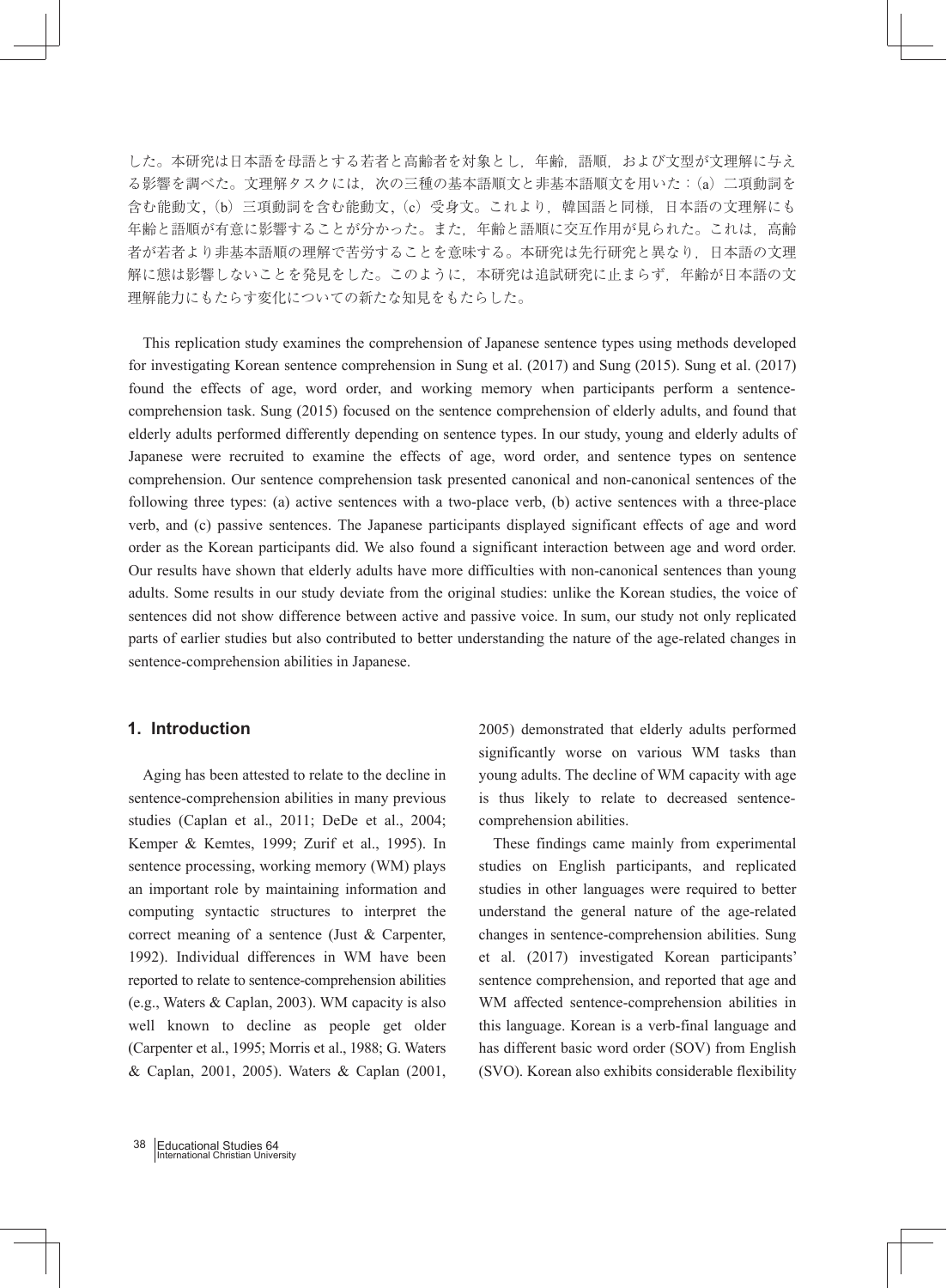in word order due to scrambling. Given that the effects of age and WM were also observed in Korean, which is typologically different from English, Sung et al. (2017) contributed much to the understanding of the general nature of the agerelated decline in sentence-comprehension abilities. The purpose of the current study is to replicate the investigation of relationship between sentence comprehension and aging in Sung et al. (2017), by examining sentence comprehension in Japanese, another SOV language with flexible word order due to scrambling. While Sung et al. (2017) examined the effects of age and WM on sentenceprocessing and argues the role of WM in sentencecomprehension abilities, this paper focuses on the aging effect only due to our inaccessibility to test instruments measuring WM.

 Sung et al. (2017) examined participants' comprehension of passive sentences in two different word orders, as shown in (1), by employing a sentence-picture-matching paradigm.

(1) a. Passive-canonical

| Nolangi-ka                           | phalangi-eykey                           |
|--------------------------------------|------------------------------------------|
| cha-i-ta.                            |                                          |
| the Yellow-NOM the Blue-by           |                                          |
| kick-PASS-IND                        |                                          |
| 'The Yellow was kicked by the Blue.' |                                          |
| b. Passive-noncanonical              |                                          |
| Phalangi-eykey nolangi-ka            |                                          |
| cha-i-ta.                            |                                          |
| the Blue-by                          | the Yellow-Nom                           |
| kick-PASS-IND                        |                                          |
|                                      | The Yellow was kicked by the Blue. (lit. |
| By the Blue, the Yellow was kicked)' |                                          |

 In the study, a total number of 134 individuals (53 male and 81 female) participated. The range of the age was 21 to 86 (mean = 56, *SD* = 17). The participants were asked to point to the picture that corresponds to the target sentence. This study employed four measures of WM capacity: digitsforward (DF), digits-backward (DB), wordsforward, and words-backward (DF and DB tasks from the Korean version of the Wechsler Adult Intelligence Scale (Yeom et al., 1992)). Sung et al. (2017) used a linear mixed effects model for analyzing the experimental data. They found that age negatively correlated with WM capacity and performance in the passive-sentence-comprehension task. These findings align with previous studies (Caplan et al., 2011; Kemper & Kemtes, 1999; Stine-Morrow et al., 2000; G. Waters & Caplan, 2001, 2005, 2005). Sung et al. (2017) also reported a significant interaction between age and WM; the WM effects were greater than the age effects on the task. Furthermore, the significant effects of word order were found; canonical word order (e.g., (1a)) is easier to comprehend than non-canonical word order (e.g., (1b)). Based on these findings, Sung et al. (2017) concluded that the WM effects on passive-sentence comprehension increase dramatically as people get old.

 The current study examined Japanese participants to find out whether age, canonicity of word order, and sentence types (such as voice and argument numbers) have effects on the sentence comprehension in Japanese. In the same way as Korean, Japanese is an SOV language with flexible word order due to scrambling (see Saito (1985); see Nakayama (1995) and Nemoto (2017) for summary). In psycholinguistic studies, sentences with scrambled word order have been reported to be more difficult to process for young adults than their canonical counterparts (Aoshima et al., 2004; Chujo, 1983; Mazuka et al., 2002; Miyamoto & Takahashi, 2004; Tamaoka et al., 2005). Young adults can assign a correct interpretation to non-canonical sentences, but it takes longer to process them. Tamaoka et al. (2005) reported that graduate and undergraduate students showed slower reaction time when processing noncanonical sentences than canonical sentences. Such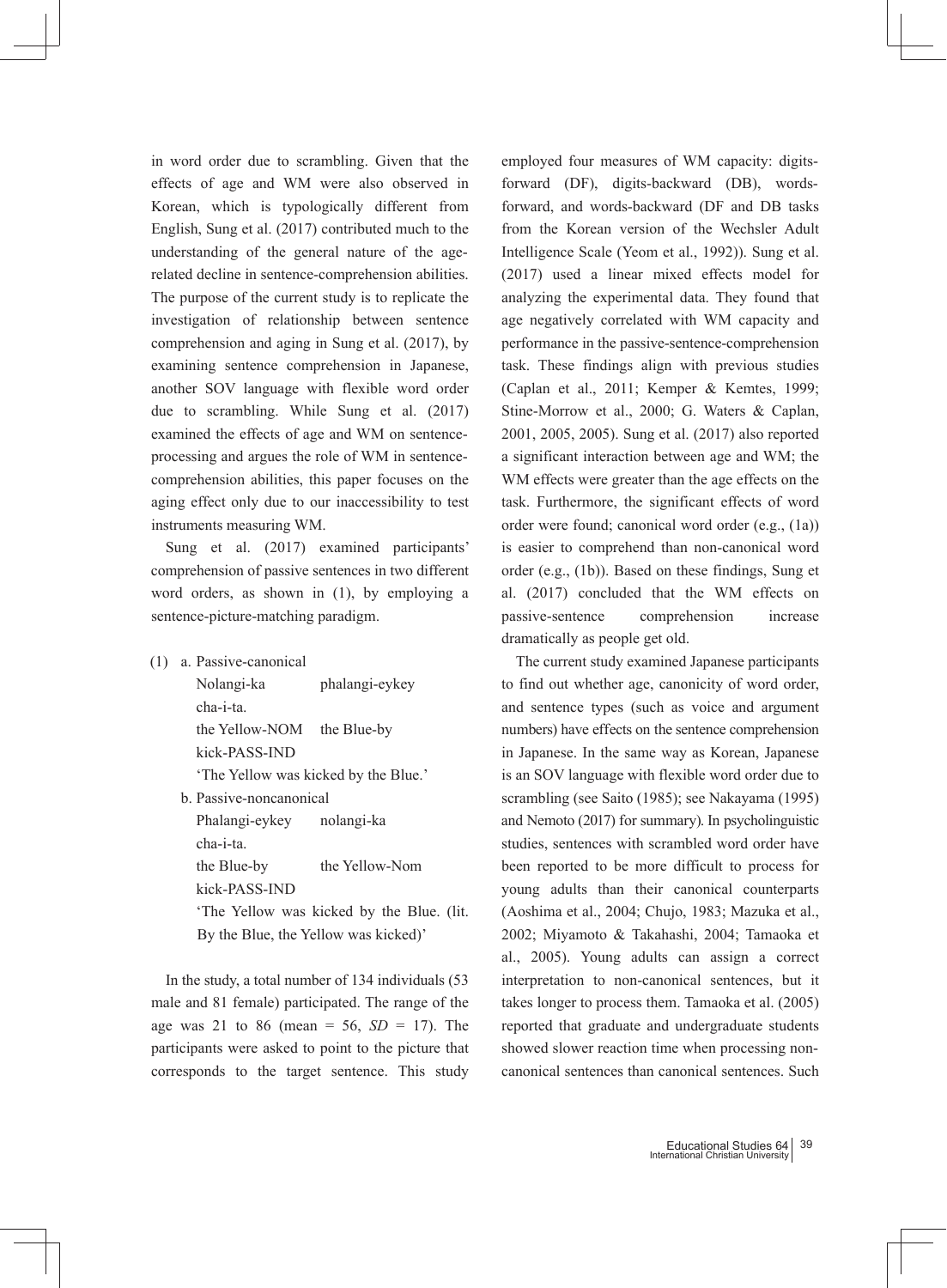difficulties have been attributed to *filler-gap dependency* (Aoshima et al., 2004; Chujo, 1983; Miyamoto & Takahashi, 2004). For example, in (2) below, parsers must determine whether the accusative NP in the sentence-initial position is appropriate for the object, which is typically placed immediately preceding the verb in the canonical word order. They then need to search for the original object position (i.e., the gap) to form a filler-gap dependency. Because of this extra parsing, it takes longer to process non-canonical sentences than the canonical counterparts.(i)

(2) John-o Mary-ga osita. John-ACC Mary-NOM pushed 'Mary pushed John.'

 Such difficulties in parsing non-canonical sentences have been reported only regarding Japanese young adults. To the best of our knowledge, no studies have examined Japanese elderly adults' comprehension of non-canonical sentences. Our study is thus the first attempt in Japanese to examine whether word order has effects on elderly adults' sentence comprehension and whether aging affects sentence comprehension by targeting both young and elderly adults.

 While Sung et al. (2017) examined passivesentence comprehension only, our study employed three different sentence types such as active sentences with two-place verbs, active sentences with three-place verbs, and passive sentences, following Sung (2015). The sentence examples are given in Table 1. By comparing participants' performance in each sentence type, we can find out which type is the most vulnerable to the effects of age and word order.

 Sung (2015) focused on the sentence comprehension of elderly adults in Korean, and found significant effects of word order and sentence types. Elderly adults demonstrated greater difficulties in non-canonical sentences than the canonical counterparts. Sung (2015) also found that elderly adults have more difficulties in passive

| <b>CONDITIONS</b>                |                                                  | <b>SENTENCE EXAMPLES</b>                         |        |                                   |                 |        |
|----------------------------------|--------------------------------------------------|--------------------------------------------------|--------|-----------------------------------|-----------------|--------|
| A. Active (2-place) canonical    | Kiiroi                                           | hito-ga                                          | aoi    | hito-o                            | OSU.            |        |
|                                  |                                                  | yellow person-NOM blue person-ACC                |        |                                   | push            |        |
|                                  |                                                  | The yellow one is pushing the blue one.          |        |                                   |                 |        |
| B. Active (2-place) noncanonical | Aoi                                              | hito-o                                           | kiiroi | hito-ga                           | osu.            |        |
|                                  | blue                                             |                                                  |        | person-ACC yellow person-NOM push |                 |        |
|                                  |                                                  | The yellow one is pushing the blue one.          |        |                                   |                 |        |
| C. Active (3-place) canonical    | Aoi                                              | hito-ga kuroi hito-ni                            |        |                                   | hako-o          | ageru. |
|                                  | blue                                             | person-NOM black person-DAT                      |        |                                   | box-ACC         | give   |
|                                  |                                                  | The blue one gives the black one a box.          |        |                                   |                 |        |
| D. Active (3-place) noncanonical |                                                  | Kuroi hito-ni                                    | aoi    | hito-ga                           | hako-o          | ageru. |
|                                  |                                                  | black person-DAT blue person-NOM box-ACC give    |        |                                   |                 |        |
|                                  | The blue one gives the black one a box.          |                                                  |        |                                   |                 |        |
| E. Passive canonical             | Kuroi                                            | hito-ga                                          | kiiroi | hito-ni                           | oikaker-are-ru. |        |
|                                  |                                                  | black person-NOM yellow person-by                |        |                                   | chase-PASS-PRS  |        |
|                                  | The black one is being chased by the yellow one. |                                                  |        |                                   |                 |        |
| F. Passive noncanonical          |                                                  | Kiiroi hito-ni                                   | kuroi  | hito-ga                           | oikaker-are-ru. |        |
|                                  |                                                  | yellow person-by black person-NOM chase-PASS-PRS |        |                                   |                 |        |
|                                  | The black one is being chased by the yellow one. |                                                  |        |                                   |                 |        |

*Sentence examples for each condition*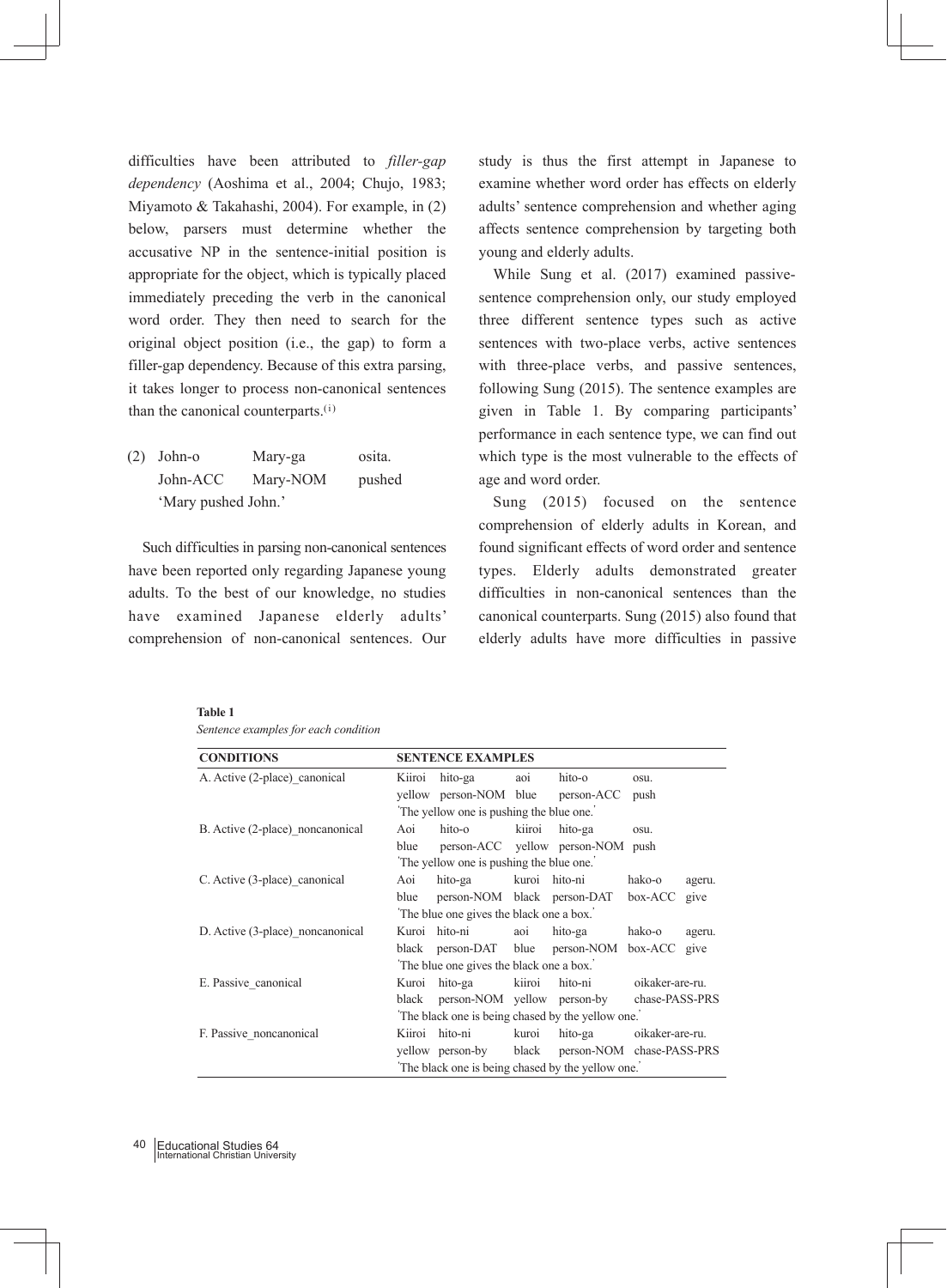sentences than active sentences either with twoplace or three-place verbs. This result aligns with the previous finding that passive sentences are difficult to process than active sentences, given that passivization involves the movement of the noun phrase with a thematic role from the original, canonical place (Obler et al., 1985, 1991; Rochon et al., 1994; G. S. Waters et al., 1998). These findings suggest that moving a noun phrase with a thematic role from the original structure results in greater processing cost than in active sentences. While Sung (2015) tested only elderly adults, the current study tested Japanese young and elderly adults both to examine the effects of age, word order and sentence types in the same manner as Sung et al. (2017). In sum, our replication study is a combined study of Sung (2015) and Sung et al. (2017); the sentence types used in our study are comparable to Sung (2015) examining both active and passive sentences, but our participants include both young and elderly adults, following Sung et al. (2017).

# **2. Method**

#### 2.1 Participants

 A total number of 37 individuals (nine male and 28 female) participated in the study. They were divided into young and elderly groups. The young group included 24 individuals (six male and 18 female). The age ranged from  $18$  to  $24$  (mean  $=$ 21.2;  $SD = 1.158$ ). The elderly group included 13 individuals (three male and 10 female). Their age ranged from 50 to 75 (mean = 59.7; *SD* = 7.296; 50s:  $n = 8$ ; 60s:  $n = 2$ ; 70s:  $n = 3$ ).<sup>(ii)</sup> All participants were native speakers of Japanese, and showed a normal range of scores (above 28 out of 30) from the Japanese Mini-Mental State Examination (MMSE) (Mori et al., 1985). This indicates that they do not have any problem with their cognitive function. As for academic background, all

participants in the young group were studying in a 4-year university at the time of this study. In the elderly group, one participant completed high school education, nine received a college degree, and other three participants had a graduate degree.

#### 2.2 Materials

#### 2.2.1 Sentence-comprehension task

 We employed a sentence-picture matching paradigm in the same way as Sung (2015) and Sung et al. (2017). A participant was presented with picture stimuli that consisted of two pictures, as shown in Figure 1: a picture with the target sentence (e.g., The yellow one is pushing the blue one) and the other picture that displays a reverse thematic role of the actors in the target sentence (e.g., The blue one is pushing the yellow one).

 Three types of sentence stimuli were tested: (a) active sentences with two-place verbs, (b) active sentences with three-place verbs, and (c) passive sentences, as shown in Table 1. Following Sung (2015) and Sung et al. (2017), we used three colors of humanized symbols (i.e., "the yellow person," "the blue person," and "the black person") to describe actions in each sentence, which allows all sentences to be semantically reversible.

 The stimulus sentences varied by the canonicity of word order. In the canonical condition, NP with a nominative case marker (*ga*) was placed in the sentence-initial position, as in examples A, C, and E in Table 1. In the non-canonical condition, the





#### **Figure 1**

*An example of a sentence-comprehension task for the sentence "the yellow one is pushing the blue one" (taken from Sung (2015))*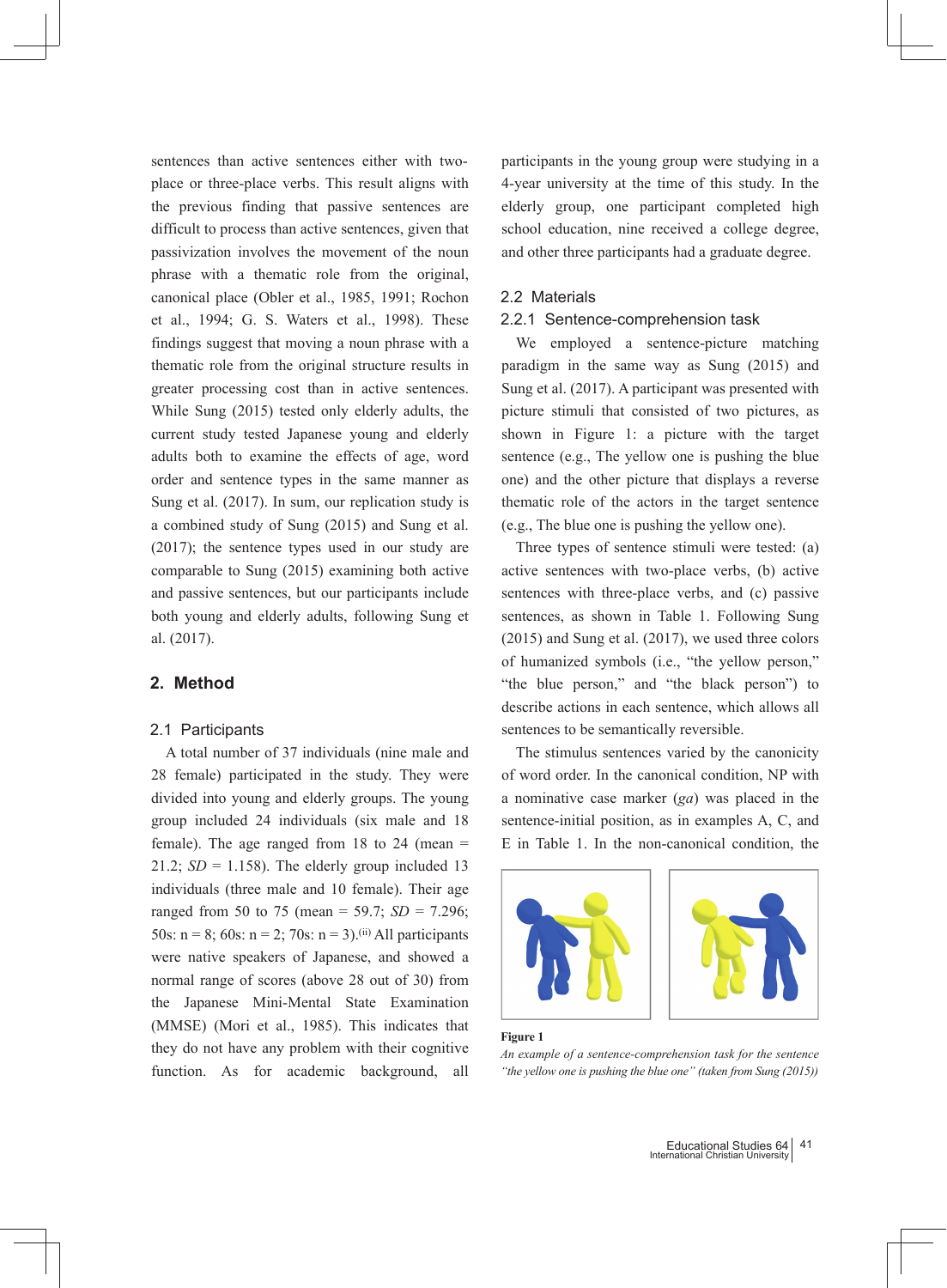sentence-initial position was filled with the accusative object in a two-place verb sentences, and with the dative object in a three-place verb sentences. In a passive sentence, the agent was placed in this position. See examples B, D and F in Table 1.

 The entire task consisted of a total of 36 items with the items belonging to one of six conditions. After the completion of the data collection, it was found that one of the items in the passive-canonical condition had an active verb, resulting in seven two-place verb items in the active-canonical condition and five items in passive-canonical condition.

## 2.2.2 Procedure

 All participants were tested individually in a quiet room. After signing the consent form and filling the demographic questionnaire, MMSE was carried out. Before the main experiment, a practice session was held so that participants familiarize themselves with the components of the experiment. First, participants confirmed whether they understand the meaning of the verbs used in the stimulus sentences. Second, they practiced the sentence-picture matching task. No participant reported difficulties during this training session. In the main experiment session, participants were asked to point to the picture as quickly as possible that corresponds to the auditorily presented stimulus sentences. The experimenter then recorded the response in an answer sheet. When requested, the auditory stimuli were repeated once for the participants. If the first response was incorrect, the stimuli were repeated; this response was independently recorded as the second response.

# **3. Analysis and Results**

 Experimental results were recorded for further analysis. The hypothesis in this study was whether age (young vs. elderly), canonicity (canonical vs. non-canonical), voice (active vs. passive), and the number or arguments (two vs. three) have effects on the response pattern. Statistical analyses are performed on data that come from the main experiment and responses obtained from the first response. Although we recorded the second response in case a participant failed to correctly respond in the first trial, following the original studies (Sung, 2015; Sung et al., 2017), we excluded the second response because most of them were correct possibly due to the participants having more time and paying more attention to the task. The experiment did not seek whether participants can produce correct responses but whether they can correctly respond under duress, since we instructed them to respond as quickly as possible. As such, we limit our analyses to the first responses across all the participants.

 As in Sung et al. (2017), linear mixed effects model analyses were performed using the *lme4* package and the *lmerTest* package in R. The dependent variable was response (correct or incorrect, coded as 1 or 0). Fixed effects were group by age, canonicity, and voice, and random effects were items and participants. The first model (in Table 2) is based on the full data set. However, a second model (Table 3) is built on a subset of that data (actives only) resulting in those active data points analyzed twice. Further, the model in Table 4 uses another different subset based on age group, and so the data for the elderly group is being used three times. We applied an adjusted alpha-level with a Bonferroni-adjusted p-value. For Table 2 and Table 3, the alpha-level is adjusted to  $0.02$  (=  $0.05/((2+3)/2)$ ) because the data from the younger group is used twice, and the data from the elderly group is used three times. For Table 4, the alphalevel is adjusted to  $0.017$  (=  $0.05/3$ ) because the data from the elderly group is used three times.

To find the optimal model, a stepwise procedure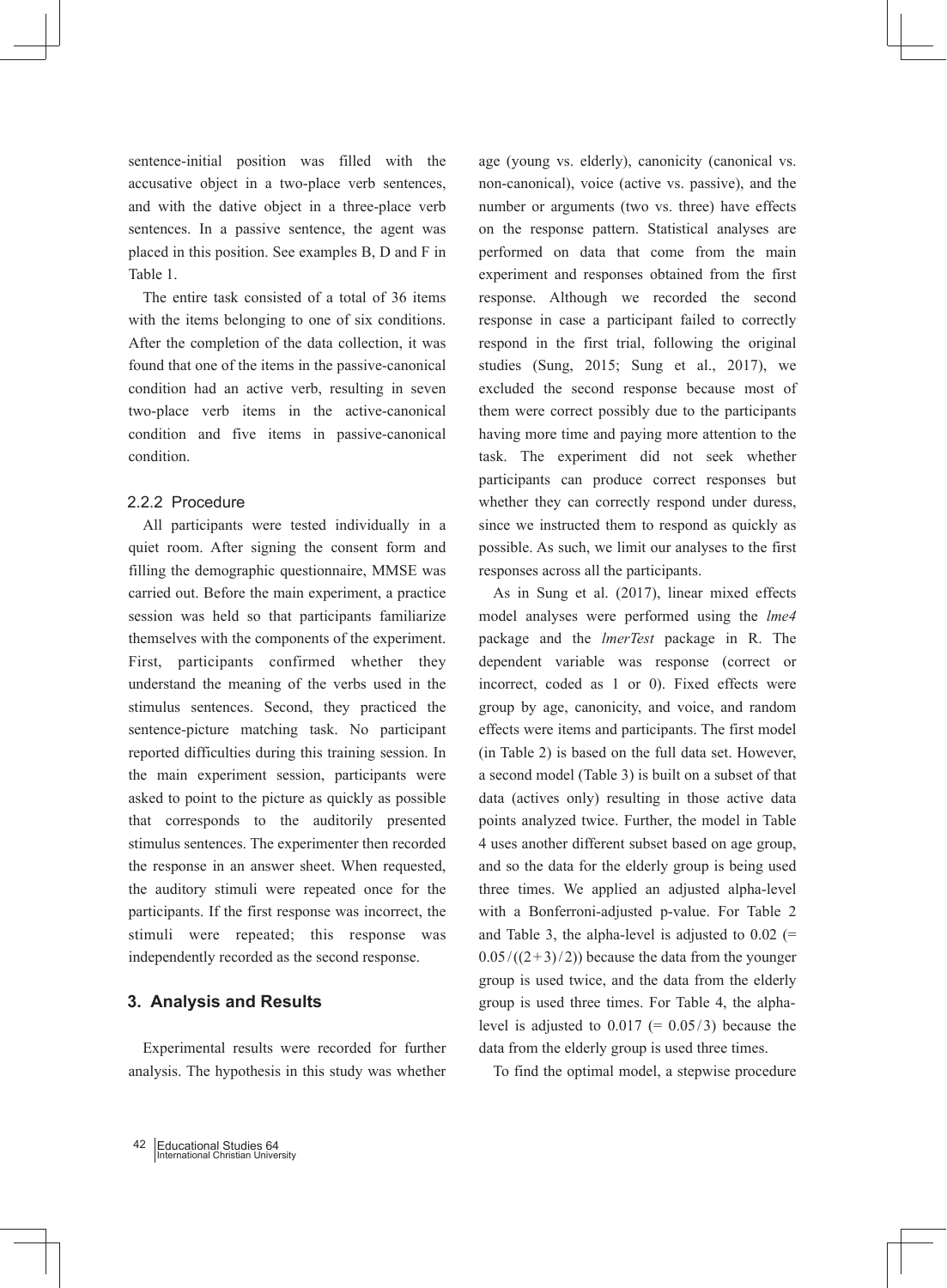was performed, removing any insignificant fixed effects (largest p-values first) one-by-one (Tredennick et al., 2021). The initial full model tested a three-way interaction between the fixed effects (group\* canonicity\* voice). Likelihood ratio tests were performed to compare the original model to simpler models with one fixed effect removed each time. When  $p > 0.05$ , the simpler model was adopted, and the procedure continued. The procedure was performed until  $p < 0.05$  in the likelihood ratio tests between the final model and each simpler model. Notably, the final model did not contain the fixed effect of voice. A likelihood ratio test comparing the final model to a model with voice included showed that voice is not significant ( $x^2 = 2.22$ ,  $p = 0.14$ ). This final model is shown in Table 2.

 The results in Table 2 show that non-canonical sentences overall received significantly less correct responses ( $p < 0.001$ ). We also find an interaction between age group and canonicity ( $p < 0.02$ ; Bonferroni-adjusted alpha-level). In other words, non-canonical sentences were less correct than canonical sentences in both age groups, but the elderly group had more difficulty with the noncanonical sentences than the younger group. The age group alone does not show significant effect.

 In active voice, the experimental stimuli had verbs with two arguments and verbs with three arguments. We tested the interaction between three fixed effects (age group, argument number, and canonicity) and two random effects (item and participant). We followed the same stepwise procedure described above to arrive at an optimal model, which was Table 3.

 The intercept shows that the responses were generally correct. The number of arguments alone was not significant in this model ( $p = 0.08$ ). Noncanonical sentences received significantly more incorrect responses ( $p < 0.001$ ).

 The performance by the elderly group is reported to be positively affected by education level (Choi, 2012; Sung, 2017). The elderly participants in our study had different educational backgrounds.

#### **Table 2**

*glmer: response ~ canonicity\* group*+*(1| item)*+*(1| participant)*

| Fixed effects:                                | Estimate | Std. Error | z value | $Pr(>\vert z \vert)$ |
|-----------------------------------------------|----------|------------|---------|----------------------|
| (Intercept)                                   | 3.84     | 0.48       | 8.00    | $0.001$ ***          |
| $canonicity = non-canonical$                  | $-2.51$  | 0.46       | $-5.48$ | $0.001$ ***          |
| $group = younger$                             | $-0.42$  | 0.54       | $-0.79$ | 0.43                 |
| $canonicity = non-canonical: group = younger$ | l.26     | 0.51       | 2.49    | $0.01*$              |

**Table 3**

*glmer: response ~ argN\* group*+*argN\* canonicity*+*(1| item)*+*(1| participant): this analysis was performed on a subset that only includes active sentences*

| Fixed effects:                          | Estimate | Std. Error | z value | $Pr(>\vert z \vert)$ |
|-----------------------------------------|----------|------------|---------|----------------------|
| (Intercept)                             | 3.70     | 0.56       | 6.58    | $0.001$ ***          |
| $arg = N3$                              | $-1.05$  | 0.60       | $-1.75$ | 0.08                 |
| $group = younger$                       | 1.13     | 0.48       | 2.35    | 0.02                 |
| $canonicity = non-canonical$            | $-2.40$  | 0.53       | $-4.57$ | $0.001$ ***          |
| $arg = N3$ : group = younger            | $-1.07$  | 0.47       | $-2.25$ | 0.02                 |
| $arg = N3$ : canonicity = non-canonical | 1.34     | 0.63       | 2.13    | 0.03                 |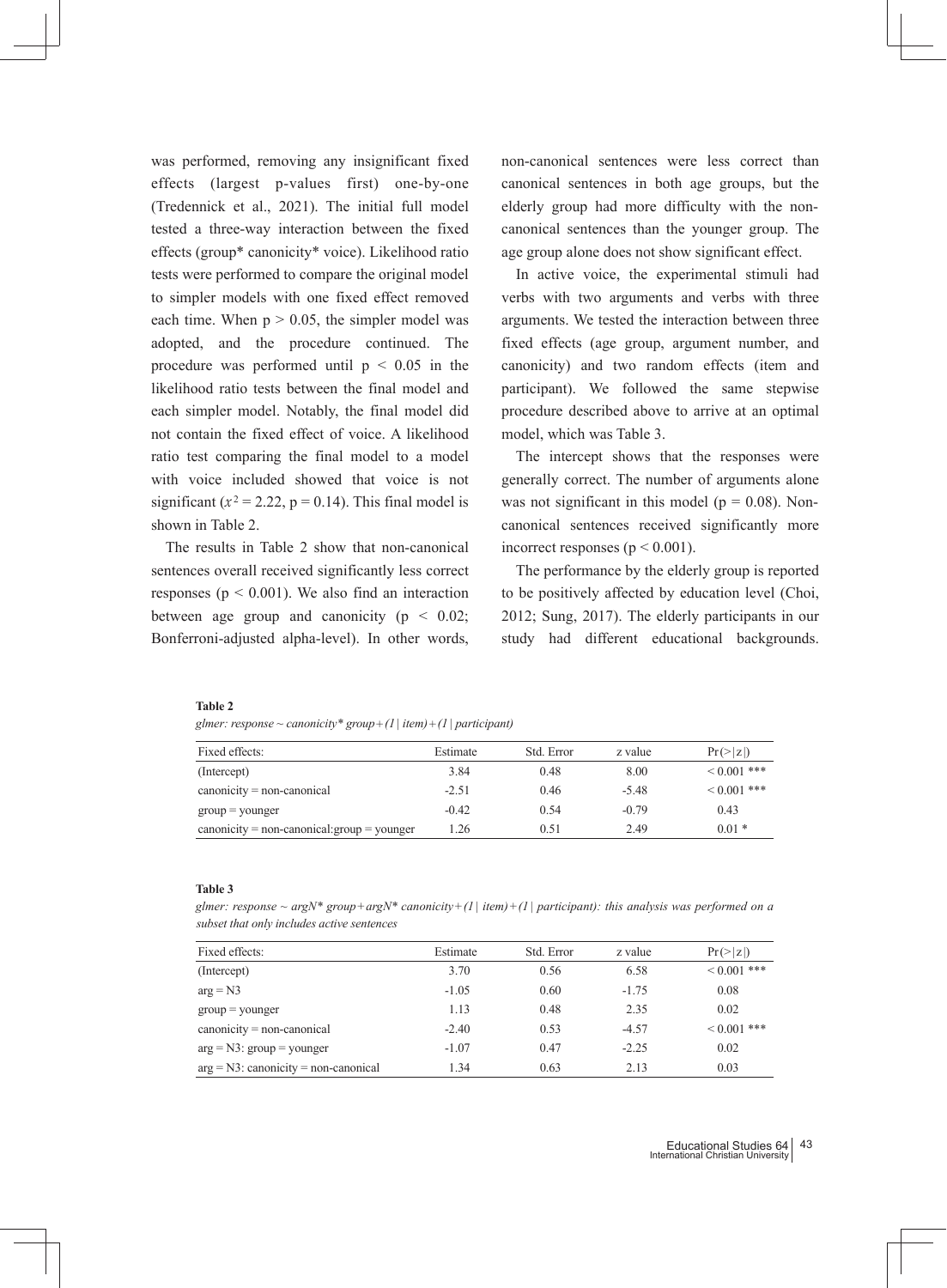Although our sample size is relatively small, we created a subset with data from the elderly group to check whether a suggestion about education level in Sung et al. (2017) is replicated. We tested a model that had two fixed effects (canonicity and education) and one random effect (item). In the results in Table 4, the intercept was elderly participants with a graduate degree. The number of high school graduates was too few to have meaningful judgements. The Boneferroni-adjusted alpha level demonstrates that our data does not show any effect of education level.

 In sum, the models demonstrated that noncanonical sentences received significantly more incorrect responses by all age group, and the voice of a sentence did not have effects on the responses. Elderly participants performed with more difficulties when responding to non-canonical sentences. These results from this replication study will be compared with the original study in the next section.

# **4. Discussion**

 Recall that Sung (2015) targeted elderly participants only and investigated the effects of sentence types (such as voice and argument numbers) in sentence comprehension; she reported that passive sentences were more difficult than active sentences regardless of the number of verbal arguments. Sung et al. (2017) zoomed in on passive sentences only and they compared results of sentence-comprehension tasks in the elderly group and the younger group. The current replication study is a combined study of Sung (2015) and Sung et al. (2017); our data set is comparable to Sung (2015) examining both active and passive sentences, but our participants include both the elderly group and the young group. In section 4.1, we first discuss the effects of canonicity and age, and show that Sung et al. (2017) and our own study do show some differences when the interaction between the two effects is examined. In section 4.2, we discuss the effects of voice and age, and compare our results with Sung (2015) and Sung et al. (2017) by filtering our data set. In section 4.3, findings that are unique in this replication study are reported.

#### 4.1 Canonicity and age

 In both Sung et al. (2017) on Korean and this replication study on Japanese, non-canonical sentences are more difficult than canonical sentences. Sung et al. (2017) investigated the effects of age, canonicity and working memory on passive-sentence comprehension in Korean; we reported our experiment using both active and passive sentences for Japanese young and elderly speakers.

 First, the effects of word order in our study were significant in the same way as reported in Sung et al. (2017). Non-canonical sentences were more difficult than canonical sentences; participants regardless of the age group had more incorrect

#### **Table 4**

*glmer: response ~ canonicity*+*education*+*(1 | item): this analysis was performed on a subset that only includes data from elderly adults*

| Fixed effects:               | Estimate | Std. Error | z value | $Pr(>\vert z \vert)$ |
|------------------------------|----------|------------|---------|----------------------|
| (Intercept)                  | 4.26     | 0.56       | 7.60    | $0.001$ ***          |
| $canonicity = non-canonical$ | $-2.42$  | 0.47       | $-5.16$ | $0.001$ ***          |
| $education = High school$    | 0.00     | 0.73       | 0.00    | 1.00                 |
| $education = Undergraduate$  | $-0.82$  | 0.40       | $-2.04$ | 0.04                 |

#### Educational Studies 64 International Christian University  $\Lambda$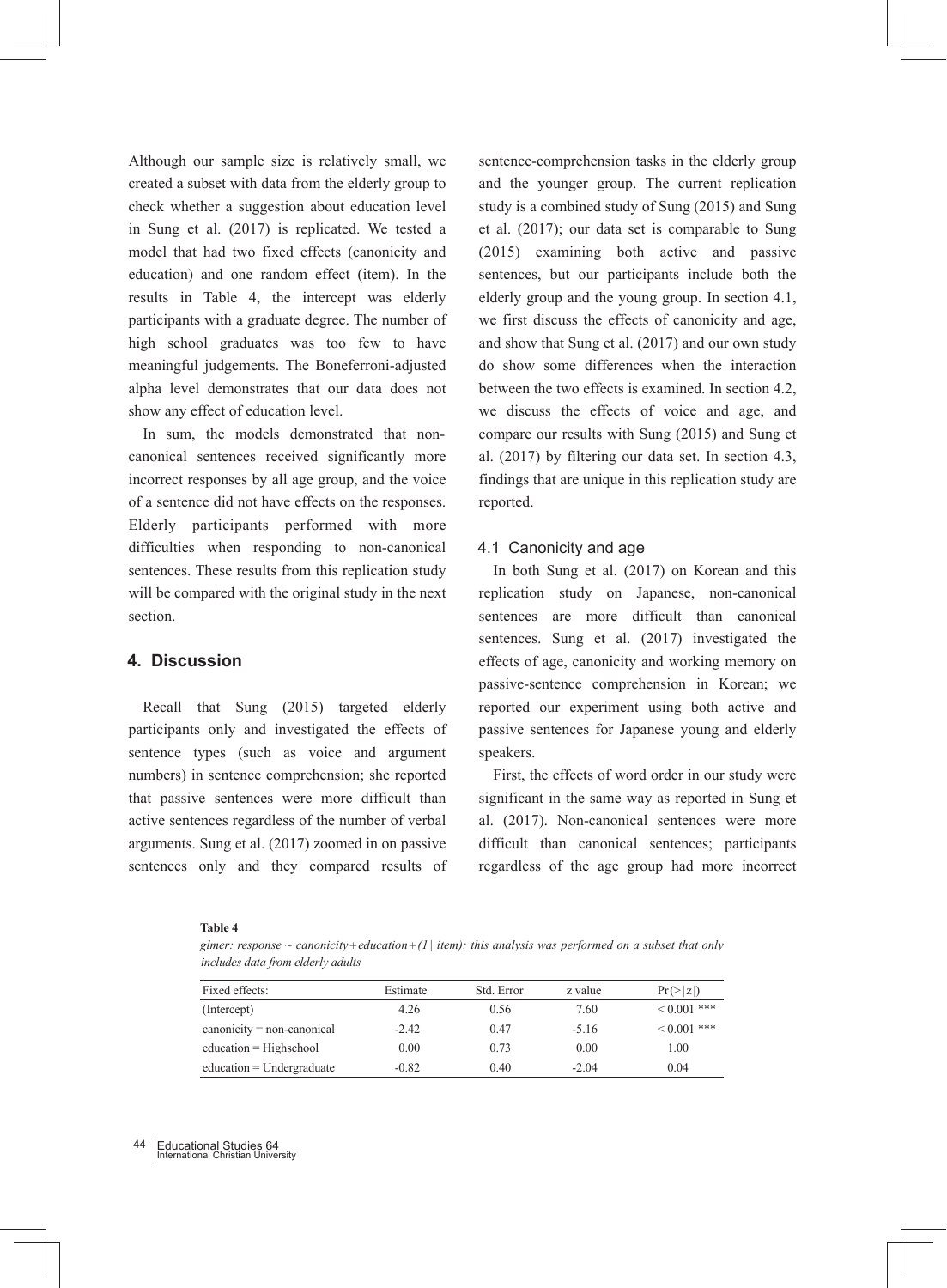responses in non-canonical conditions. Sung et al. (2017) argued that canonicity of word order has significant effects on sentence comprehension even in a free word-order language such as Korean. Our results demonstrate that the findings in Sung et al. (2017) extend to the Japanese data. These findings on Korean and Japanese are in line with psycholinguistic studies on the word order effects, which argue that non-canonical word order needs more parsing than canonical word order due to filler-gap dependencies (e.g., Aoshima et al., 2004; Chujo, 1983; Mazuka et al., 2002; Miyamoto & Takahashi, 2004; Tamaoka et al., 2005). Tamaoka et al. (2005) in particular show that it takes longer for young adults to process non-canonical sentences than canonical sentences, even though they can correctly interpret them.

 Results in our replication study concerning the interaction between age and canonicity differed from Sung et al. (2017). This original study reported that the interaction between age and canonicity was not significant ( $p = 0.400$ ). In our study, however, a significant interaction between age and canonicity was found ( $p \leq 0.02$ ; Bonferroni-adjusted alpha level); the elderly group had more difficulty with the non-canonical sentences than the young group. Previous studies on English have shown that sentence-comprehension abilities decline as people get older due to declination of working memory (Caplan et al., 2011; Kemper & Kemtes, 1999; Stine-Morrow et al., 2000), which might also be the reason why Japanese elderly group presented worse performance than the younger group. A comprehensive study on Japanese that includes all these variables (in particular, working memory) regarding sentence comprehension in the elderly group is needed in the future.

#### 4.2 Effects of voice and age

 In this section, we discuss how age interacts with voice of a sentence and the number of arguments in a sentence. Sung (2015) tested the data with a repeated measure ANOVA and showed that elderly adults presented worse performance on passive sentences than active sentences either with twoplace or three-place verbs in Korean. In our study, we replicated Sung (2015) by filtering the elderly group only, but we differ from Sung (2015) by using a linear mixed effects model with two fixed effects (canonicity and sentence type) and two random effects (item and participant). Our results differ from Sung (2015) in that the elderly group did not show more difficulty by sentence types.<sup>(iii)</sup> In Table 5, the intercept is active verbs with two arguments and sentences that have canonical word order. The responses in active sentences with a three-place verb ( $p = 0.84$ ) and passive sentences ( $p = 0.84$ ) = 0.68) are not significantly different from the intercept. These results show that the elderly participants in this replication study performed equally regardless of the sentence types.

 In Sung et al. (2017), age significantly and negatively correlated with scores on passive-

#### **Table 5**

*glmer: response ~ canonicity*+*stype*+*(1| item)*+*(1| participant); this analysis was performed on a subset that only includes data from elderly adults; Bonferroni-adjusted p-value: 0.017*

| Fixed effects:                | Estimate | Std. Error | z value | $Pr(>\vert z \vert)$ |
|-------------------------------|----------|------------|---------|----------------------|
| (Intercept)                   | 3.89     | 0.58       | 6.73    | $0.001$ ***          |
| $canonicity = non-canonical$  | $-2.56$  | 0.50       | $-5.10$ | $0.001$ ***          |
| $style =$ Active-3-place-Verb | $-0.10$  | 0.48       | $-0.20$ | 0.84                 |
| $style = Passive$             | 0.20     | 0.50       | 0.41    | 0.68                 |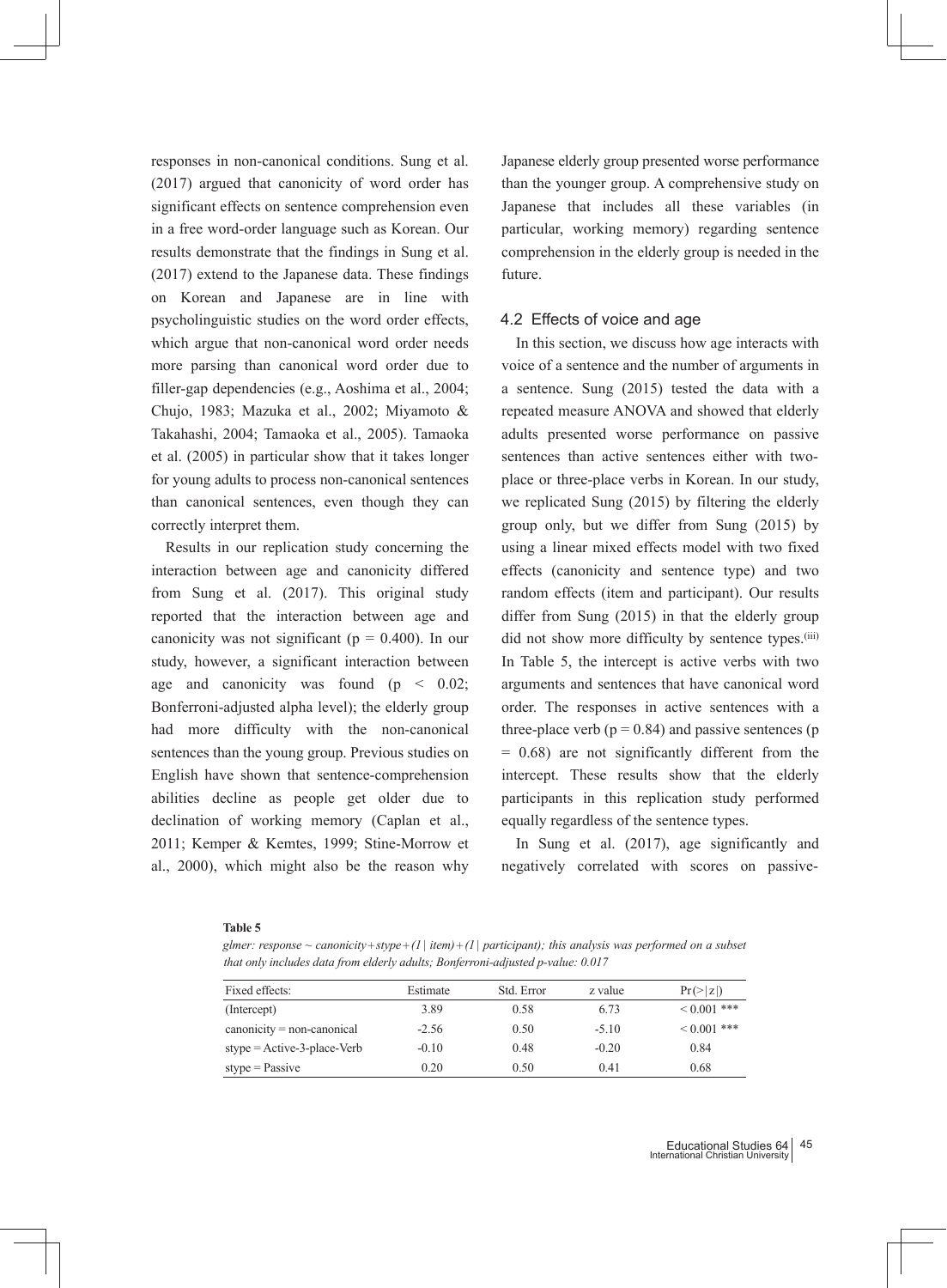sentence-comprehension task. Since they only investigated the comprehension of passive sentences, we created a subset of our data set with passive sentences only to compare our data with the original study (Table 6). The statistical tests used in Sung et al. (2017) and this replication study were identical, and we found comparable results: canonicity ( $p < 0.001$ ) significantly and negatively correlated with the response scores. In both studies no interaction between age and canonicity was found.

 No effects of voice was found in our experiments with Japanese speakers when both voice types (active and passive) were included in the analysis (Table 5). If this is true, we have an interesting situation. Recall that a significant interaction between age and canonicity was found as discussed in the previous section (4.1). If there is no significant interaction between age and voice, it seems to suggest that a syntactic operation that changes surface word order such as scrambling and an operation deriving a passive sentence behave differently with respect to sentence processing. That is, the former creates much greater burden on sentence processing than the latter. It appears then that surface order changing movement plays a more direct role to affect sentence processing than A-movement.

# 4.3 Effects of number of arguments and education level: new findings

 In Sung (2015), the effects of the number of arguments were examined, but the age effects could

not be investigated due to the data set that was limited to the elderly group. In Sung et al. (2017), age effects were investigated but the sentence types were limited to passive-sentence comprehension. In our study, this gap is filled by creating a subset of the data set that contained active sentences with two arguments or three arguments (see Table 3). Although we did not find any significant interaction effect between age group and the number of arguments, the model shows that the advantage that young people have in the default case (canonical sentences with two-argument verb; effect size 1.13 in Table 3) disappears in the condition with three arguments. In other words, young people are generally better at processing than older people (in the two-argument condition), but this advantage is neutralized in the three-argument condition: both young and old participants are equally bad.

 This finding is intriguing because elderly people have been reported to demonstrate lower sentencecomprehension abilities than young people (e.g., Caplan et al., 2011, 2011; Kemper & Kemtes, 1999; Stine-Morrow et al., 2000). These findings suggest that young people do not necessarily have advantage in comprehending all complex structures. While at this point we do not know why the processing advantage disappears in the threeargument condition, we believe that future studies should not hinge on the assumption that young participants would always perform better than elderly participants.

**Table 6**

*glmer: response ~ canonicity*+*group*+*(1| item)*+*(1| participant): this analysis was performed on a subset that only includes passive sentences; Bonferroni-adjusted p-value: 0.02*

| Fixed effects:                  | Estimate   | Std. Error | z value | $Pr(>\vert z \vert)$ |
|---------------------------------|------------|------------|---------|----------------------|
| (Intercept)                     | 3.77       | 0.65       | 5.83    | $0.001$ ***          |
| $canonicity = non-canonical$    | $-2.45$    | 0.62       | $-3.93$ | $0.001$ ***          |
| $\text{group} = \text{younger}$ | $\rm 0.81$ | 0.40       | 2.02    | 0.04                 |

#### Educational Studies 64 International Christian University 46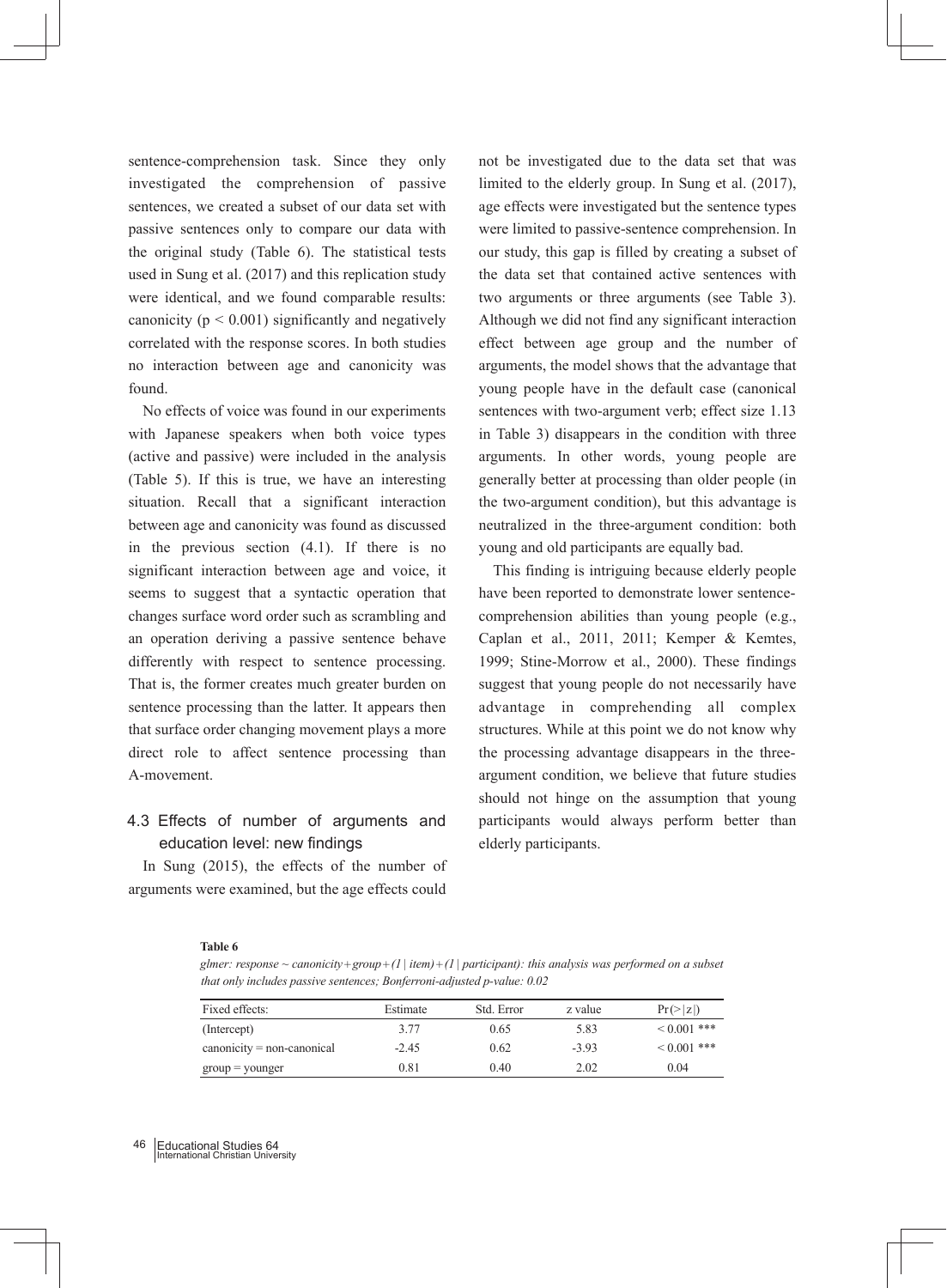# **5. Conclusion**

 The present study examined Japanese young and elderly adults' sentence comprehension to replicate Sung et al. (2017) and Sung (2015). Sung et al. (2017) investigated the effects of age, word order and working memory on sentence comprehension in Korean. Sung (2015) studied elderly adults' sentence comprehension alone to explore the effects of sentence types. To the best of our knowledge, our study is the first attempt to examine Japanese elderly adults' comprehension of sentences with scrambled word order. We employed a sentencepicture matching paradigm in the same way as Sung (2015) and Sung et al. (2017) to explore the effects of age, word order, and sentence types on sentence comprehension in Japanese. Our statistical analysis of the experimental results revealed that the effects of age and word order are significant in Japanese in the same way as in Korean. We also found that there was a significant interaction between age and word order. This indicates that elderly adults have more difficulties with noncanonical sentences than young adults. This current replication study of Sung et al. (2017) and to some extent of Sung (2015) not only replicated parts of earlier studies but also contributed to better understanding the nature of the age-related changes in sentence-comprehension abilities in Japanese.

## **Acknowledgements**

 This work was partially supported by the National Research Foundation of Korea Grant funded by the Korean Government (NRF-2017S1A2A2038375). The research was also supported by JSPS Kakenhi grants: a Kakenhi (C) #18K00546 to Tomoyuki Yoshida (PI) and Seunghun J. Lee (Co-I), and a Kakenhi (C) #2020K13008 to Tomoe Arii. We thank the participants in the experiment. Data collection was assisted by Atsushi Oho, Takahiro Asayama and Yoon Ah Shin. Any errors in the paper are authors' responsibility.

#### **Notes**

- (i) Non-canonical sentences are also difficult for Japanese children to comprehend (Hayashibe, 1975; Iwatate, 1980; K. Sano, 1977; Suzuki, 1977). For example, they misinterpret the OSV sentence in (2) as if it were an SOV sentence 'John pushed Mary.' It is not the case, though, that children lack grammatical knowledge of scrambling. When they are provided either with some additional pragmatic or prosodic information, their performance is improved (Minai et al., 2015; Otsu, 1994; T. Sano, 2007).
- (ii) Sung et al. (2017) tested 134 participants whose age ranged from 21 to 86 years and were well distributed among various age group. Compared with this previous study, the number of participants of our study is small ( $n = 37$ ; 50s:  $n =$ 8; 60s:  $n = 2$ ; 70s:  $n = 3$ ), and our study lacks middle aged participants. As such, this paper divides participants into young and elderly groups, only.
- (iii) While the number of elderly participants in Sung (2015) is 51, that of our study is 17. This could have been one of the reasons why results in our study do not align with those from Sung (2015).

## **References**

- Aoshima, S., Phillips, C., & Weinberg, A. (2004). Processing filler-gap dependencies in a headfinal language. Journal of Memory and Language, 51(1), 23-54. https://doi.org/10.1016/j. jml.2004.03.001
- Caplan, D., DeDe, G., Waters, G., Michaud, J., & Tripodis, Y. (2011). Effects of age, speed of processing, and working memory on comprehension of sentences with relative clauses. Psychology and Aging, 26(2), 439-450. https://doi.org/10.1037/ a0021837
- Carpenter, P. A., Miyake, A., & Just, M. A. (1995). Language Comprehension: Sentence and Discourse Processing. Annual Review of Psychology, 46(1), 91-120. https://doi.org/10.1146/ annurev.ps.46.020195.000515
- Choi, H. (2012). Expressive language function in the normal elderly: Effects of gender and educational level. Special Education Research, 11(1), 131-146.
- Chujo K. (1983). Nihongo tanbun-no rikai katei Bunrikai sutoratejii no sougo kankei [The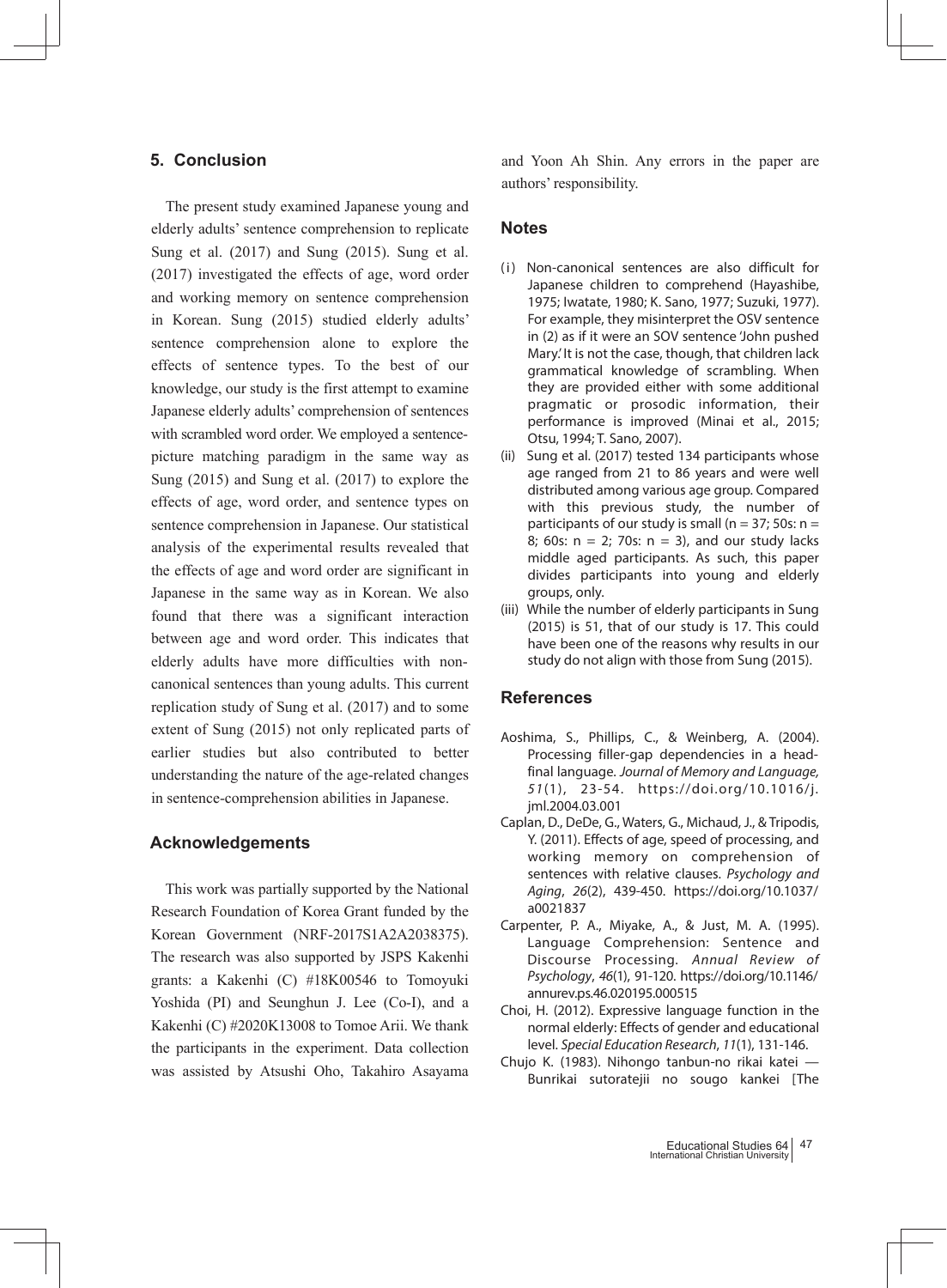Interrelationships among strategies for sentence comprehension]. The Japanese Journal of Psychology, 54(4), 250-256. https://doi.org/10.4992/jjpsy.54.250

- DeDe, G., Caplan, D., Kemtes, K., & Waters, G. (2004). The Relationship between age, verbal working memory, and language comprehension. Psychology and Aging, 19(4), 601-616. https://doi. org/10.1037/0882-7974.19.4.601
- Fodor, J. D., & Hirose, Y. (2003). What Japanese parsing tells us about parsing. In W. McClure (Ed.), Japanese Korean Linguistics 12 (pp. 193-295). CSLI Publications.
- Fodor, J. D., & Inoue, A. (1994). The diagnosis and cure of garden paths. Journal of Psycholinguistic Research, 23(5), 407-434. https://doi.org/10.1007/ BF02143947
- Fodor, J. D., & Inoue, A. (1998). Attach anyway. In J. D. Fodor & F. Ferreira (Eds.), Reanalysis in sentence processing (pp. 101-141). Kluwer.
- Hayashibe, H. (1975). Word order and particles: A developmental study in Japanese. Descriptive and Applied Linguistics, 8, 1-18.
- Inoue, A., & Fodor, J. D. (1995). Information-paced parsing of Japanese. In R. Mazuka & N. Nagai (Eds.), Japanese sentence processing (pp. 9-63). Lawrence Erlbaum.
- Iwatate, S. (1980). The word-order and case strategies in Japanese children. The Japanese Journal of Psychology, 51, 233-240.
- Just, M. A., & Carpenter, P. A. (1992). A capacity theory of comprehension: Individual differences in working memory. Psychological Review, 99(1), 122-149. https://doi.org/10.1037/0033- 295X.99.1.122
- Kamide, Y., Altmann, G. T. M., & Haywood, S. L. (2003). The time-course of prediction in incremental sentence processing: Evidence from anticipatory eye movements. Journal of Memory and Language, 49(1), 133-156. https://doi.org/10.1016/S0749-596X (03)00023-8
- Kamide, Y., & Mitchell, D. C. (1999). Incremental prehead attachment in Japanese parsing. Language and Cognitive Processes, 14(5-6), 631-662. https:// doi.org/10.1080/016909699386211
- Kemper, S., & Kemtes, K. (1999). Limitations on syntactic processing. In S. Kemper & R. Kliegl (Eds.), Constraints on language: Aging, grammar, and memory (pp. 79-105). Kluwer Academic.
- MacDonald, M. C., Pearlmutter, N. J., & Seidenberg, M. S. (1994). The lexical nature of syntactic ambiguity resolution. Psychological Review, 101(4), 676-703. https://doi.org/10.1037/0033- 295X.101.4.676
- Mazuka, R., & Itoh, K. (1995). Can Japanese speakers be lead down the garden path? In R. Mazuka & N.

Nagai (Eds.), Japanese sentence processing (pp. 295-329). Lawrence Erlbaum.

- Mazuka, R., Itoh, K., & Kondo, T. (2002). Cost of scrambling in Japanese sentence processing. In M. Nakayama (Ed.), Sentence processing in East Asian languages (pp. 131-166). CSLI Publications.
- Minai, U., Isobe, M., & Okabe, R. (2015). Acquisition and use of linguistic knowledge: Scrambling in child Japanese as a test case. Journal of Psycholinguistic Research, 44(3), 287-307. https://doi.org/10.1007/ s10936-014-9347-x
- Miyamoto, E. T., & Takahashi, S. (2004). Filler-gap dependencies in the processing of scrambling in Japanese. Language and Linguistics, 5(1), 153- 166.
- Mori, E., Mitani, Y., & Yamadori, A. (1985). Shinkeishikkankanja niokeru nihongo ban Mini-Mental State tesuto no yukosei [The validity of Japanese Mini-Mental State Examination for patients suffering neurological disorder]. Shinkei Shinri-gaku [Japanese Journal of Neuropsychology], 1, 82-90.
- Morris, R. G., Gick, M. L., & Craik, F. I. M. (1988). Processing resources and age differences in working memory. Memory & Cognition, 16(4), 362-366. https://doi. org/10.3758/BF03197047
- Nakatani, K., & Gibson, E. (2009). An on-line study of Japanese nesting complexity. Cognitive Science, 34(1), 94-112. https://doi.org/10.1111/j.1551-6709. 2009.01067.x
- Nakayama, M. (1995). Scrambling and probe recognition. In R. Mazuka & N. Nagai (Eds.), Japanese sentence processing (pp. 257-273). Erlbaum.
- Nemoto, N. (2017). Scrambling. In N. Tsujimura (Ed.), The handbook of Japanese linguistics (pp. 121- 153). Blackwell Publishing Ltd. https://doi. org/10.1002/9781405166225.ch5
- Obler, L. K., Fein, D., Nicholas, M., & Albert, M. L. (1991). Auditory comprehension and aging: Decline in syntactic processing. Applied Psycholinguistics, 12(4), 433-452. https://doi.org/10.1017/S014271 6400005865
- Obler, L. K., Nicholas, M., Albert, M. L., & Woodward, S. (1985). On Comprehension Across the Adult Lifespan. Cortex, 21(2), 273-280. https://doi.org/ 10.1016/S0010-9452(85)80032-0
- Otsu, Y. (1994). Early acquisition of scrambling in Japanese. In T. Hoekstra & B. D. Schwartz (Eds.), Language acquisition and language disorders (Vol. 8, pp. 253-264). John Benjamins Publishing Company. https://doi.org/10.1075/lald.8.12ots
- Rochon, E., Waters, G. S., & Caplan, D. (1994). Sentence comprehension in patients with Alzheimer's disease. Brain and Language, 46(2), 329-349. https:// doi.org/10.1006/brln.1994.1018